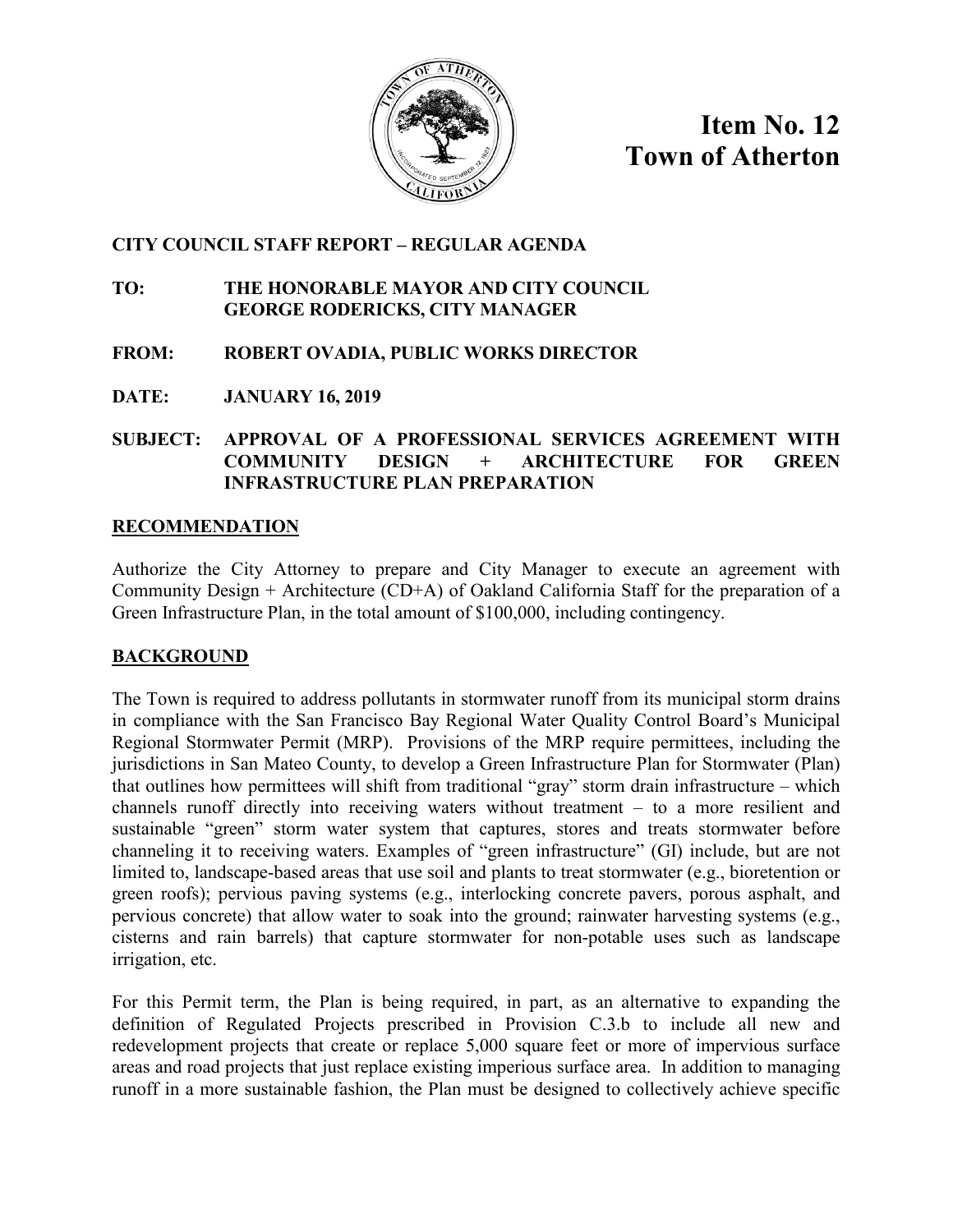Approval of Professional Services Agreement Green Infrastructure Plan January 16, 2019 Page 2 of 3

reductions in mercury and polychlorinated biphenyls (PCBs) in stormwater runoff by 2020 and 2040, per the MRP.

On October 17, 2018, the City Council authorized staff to release a Request for Proposals (RFP) for the preparation of a Green Infrastructure Plan. At its meeting on December 19, 2018, due to concerns related to cost, the City Council directed staff to contact Interwest Consulting Group regarding a proposal for the development of the green infrastructure plan.

### **ANALYSIS**

Staff posted the RFP on-line, advertised release of the RFP in local papers and in applicable trade publications, as well as directly advised several qualified firms of the RFP. Proposals were due on November 14, 2018. Staff solicited support in reviewing proposals from the Environmental Programs Committee (EPC). One proposal was received from Community Design + Architecture (CD+A), teamed with Larry Walker Associates (LWA), and Economic Planning Services (EPS).

Staff from Public Works and Planning and the EPC representative reviewed the proposal. CD+A and LWA are well qualified firms and are currently working on the San Mateo Countywide Water Pollution Prevention Program's Green Infrastructure Planning Support Project. CD+A has recently completed the City of San Mateo's Sustainable Streets Plan and Guide and is currently assisting the City of Belmont with their GI plan and the Town of Hillsborough with GI plan required amendments to their planning and engineering policies plans and related documents. As part of the bid solicitation process, staff directly contacted 9 firms, including CD+A. CD+A was the only firm to formally respond to the public bid. San Bruno's recent solicitation for their GI Plan resulted in a contract award of \$135,672. Menlo Park's recent solicitation for their GI Plan resulted in a contract award of \$200,000.

Pursuant to the requirements of the MRP, adoption of the GI Plan and related policies is required by *June 30, 2019*. Staff anticipated presenting elements of the GI Plan to the EPC, seeking their input, and with the support of the consultant team present the GI Plan and associated policy recommendations to the Planning Commission and City Council for input, direction and adoption.

The original proposal received was in the amount of \$99,971. Staff has worked with CD+A to refine their proposal to a cost of \$89,941 with a contingency amount of \$10,059, to be used to cover additional work as authorized by the City Manager, for a total not-to-exceed amount of \$100,000.

Following the Council meeting on December 19, 2018, staff contacted Interwest Consulting Group and requested that they review the RFP and advise if they could assist the Town with the project. After Review of the RFP, they indicated that they do not have a person specializing in the type of work required to develop the plan. They also indicated that the proposal from CD+A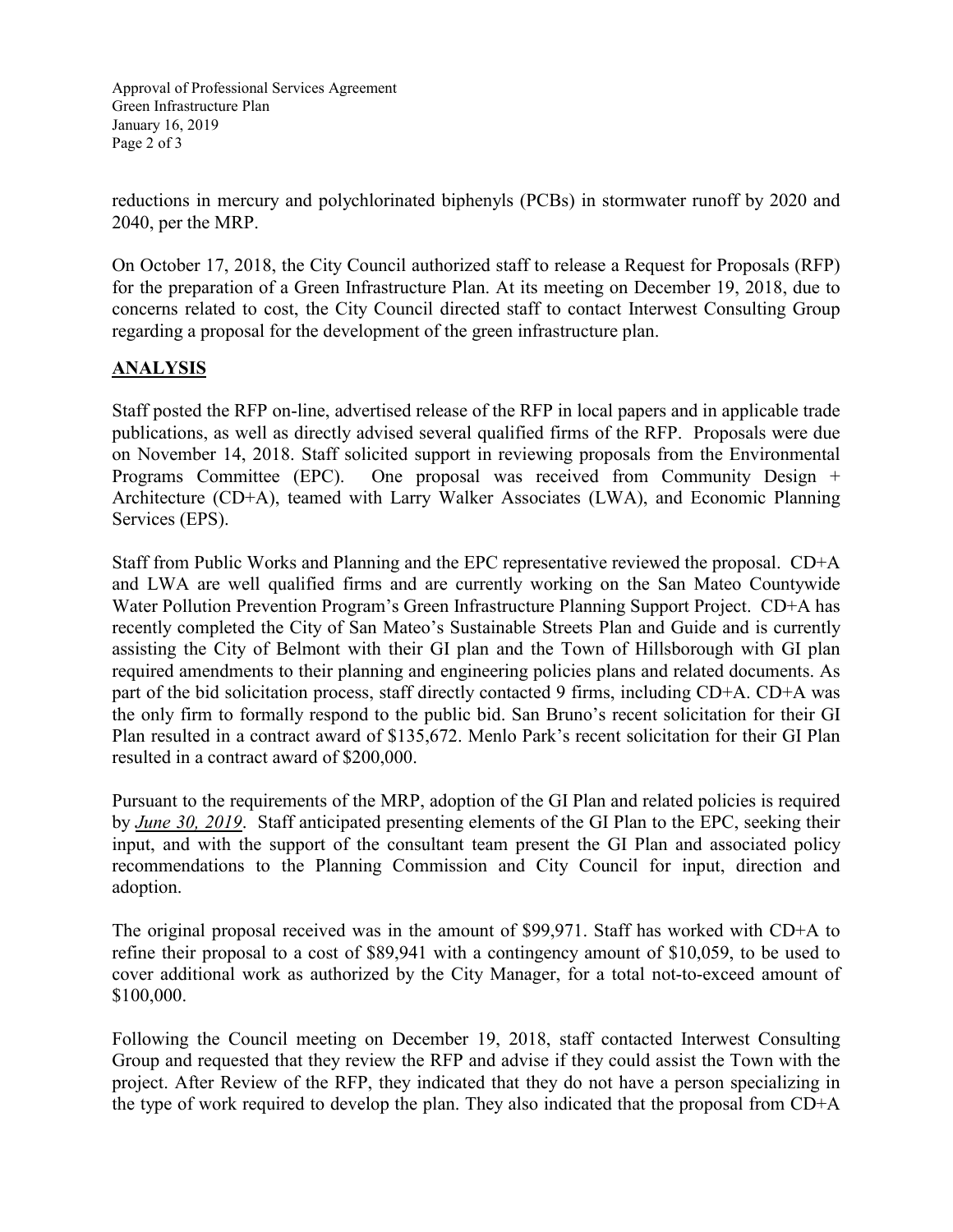Approval of Professional Services Agreement Green Infrastructure Plan January 16, 2019 Page 3 of 3

appeared reasonable for the work required.

## **POLICY FOCUS**

The Town is required to develop a Green Infrastructure Plan for Stormwater (Plan) that demonstrates a shift from traditional "gray" storm drain infrastructure - which channels polluted runoff directly into receiving waters without treatment - to a more resilient and sustainable storm drain system comprised of "green" infrastructure, which captures, stores and treats stormwater using specially designed landscape systems.

## **FISCAL IMPACT**

Funds for the development of the GI Plan are budgeted and available in the Capital Improvement Program Budget and is funded by both the Town Capital Improvement Fund and Atherton Channel District Funds.

### **PUBLIC NOTICE**

Public notification was achieved by posting the agenda, with this agenda item being listed, at least 72 hours prior to the meeting in print and electronically. Information about the project is also disseminated via the Town's electronic News Flash and Atherton Online. There are approximately 1,200 subscribers to the Town's electronic News Flash publications. Subscribers include residents as well as stakeholders – to include, but be not limited to, media outlets, school districts, Menlo Park Fire District, service provides (water, power, and sewer), and regional elected officials.

### **COMMISSION/COMMITTEE FEEDBACK/REFERRAL**

- This item has or X<sub>has</sub> not been before a Town Committee or Commission.
- Audit/Finance Committee (meets every other month)
- Bicycle/Pedestrian Committee (meets as needed)
- PMC Civic Center Advisory Committee (meets as needed)
- Environmental Programs Committee (meets every other month)
- Park and Recreation Committee (meets each month)
- Planning Commission (meets each month)
- Rail Committee (meets every other month)

### **ATTACHMENTS**

1. CD+A Proposal – revised December 10, 2018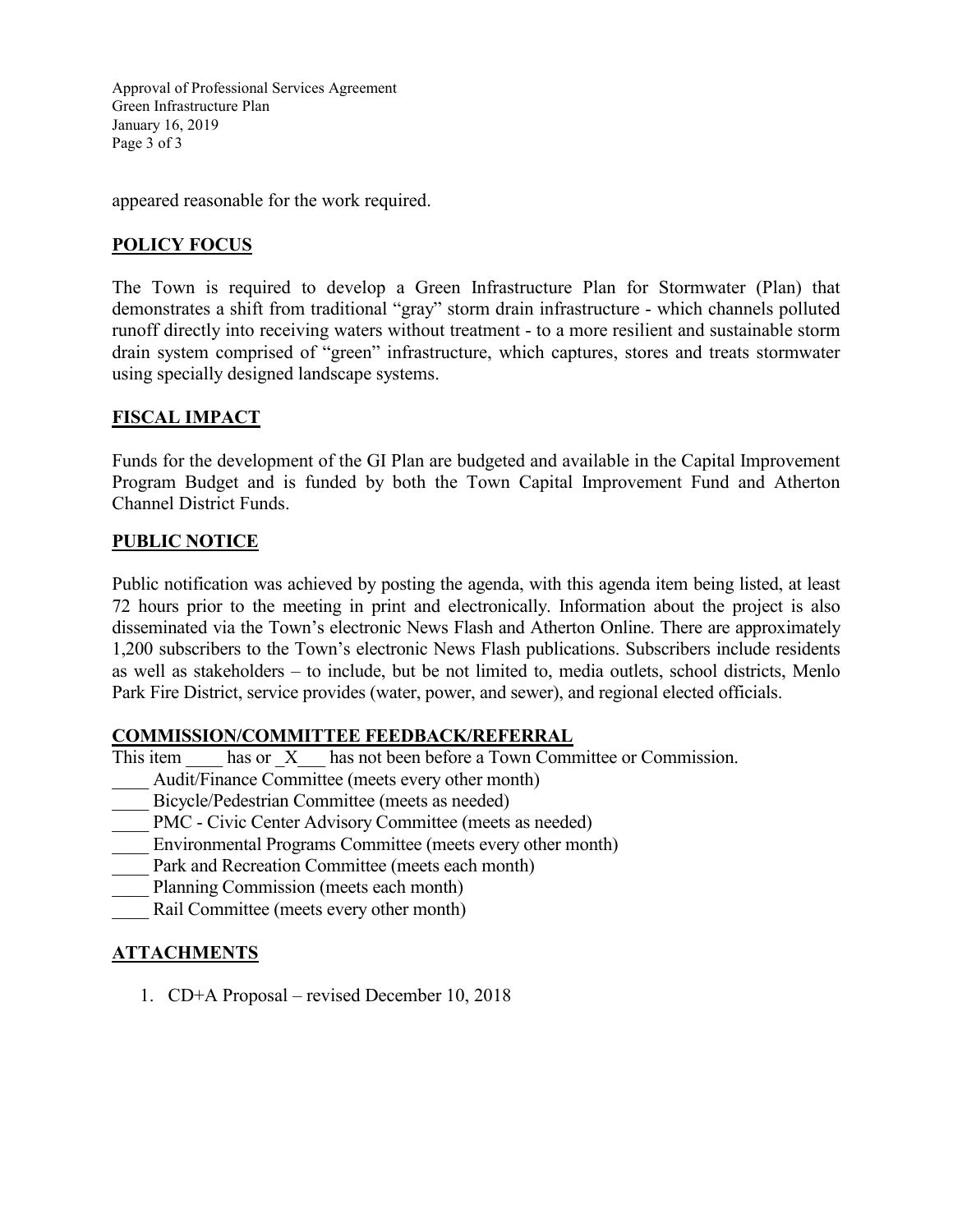December 10, 2018 Mr. Robert Ovadia, P.E. Director of Public Works Town of Atherton 91 Ashfield Road Atherton, CA 94027

The following is a revised work plan for the CD+A Team to provide Green Infrastructure Plan Development Support to the Town of Atherton. Revisions are based on our phone conversation regarding our proposal's work plan on Monday December 3, 2018.

# Work Plan Approach and Schedule

The CD+A Team understands that there are multiple goals for Atherton's Green Infrastructure Plan development effort. The primary goals are to:

- § Create a Green Infrastructure Plan (GI Plan) for the Town of Atherton that addresses the unique community character of Atherton as a primarily residential community with very few potential C.3 regulated private projects and a character of development that makes the design and implementation more challenging than in more urbanized communities in San Mateo County.
- Result in a GI Plan that satisfies the Municipal Regional Stormwater Permit (MRP) requirements at a level that gives the Water Board confidence in the Atherton's "commitment" to implementing green infrastructure that puts the Town on the path to achieving its targets for reduction of Mercury (Hg) and polychlorinated biphenyls (PCBs) in stormwater runoff.
- § Achieve adoption of Atherton's GI Plan by June 30, 2019, so it can be submitted to the San Francisco Bay Region Water Quality Board (Water Board) by September 30, 2019.

# Work Plan

# *0 Project Management Meetings and Conference Calls*

This task covers project management throughout the 7 month project. This will include monthly project management/coordination meetings, and monthly progress reports. The tracking tool will schedule and track progress on the major work items of the project.

### Deliverables and Meetings

- Monthly management/coordination meetings up to 3 in-person and 4 via conference call with attendance as follows:
	- o Connie Goldade- 4 phone calls, 3 in person meetings
	- o Phil Erickson- 2 phone calls, 2 in person meetings
	- o Samah Itani- 2 phone calls, 1 in person meeting
	- o Sandy Matthews- 2 phone calls, 2 in person meetings
	- o Will Lewis- 4 phone calls
	- o Bharat Singh 2 phone calls



Philip Erickson, Architect, AIA





610 16th Street, Suite 420 Oakland, California 94612 Telephone 510.839.4568 Facsimile 510.839.4570 www.community-design.com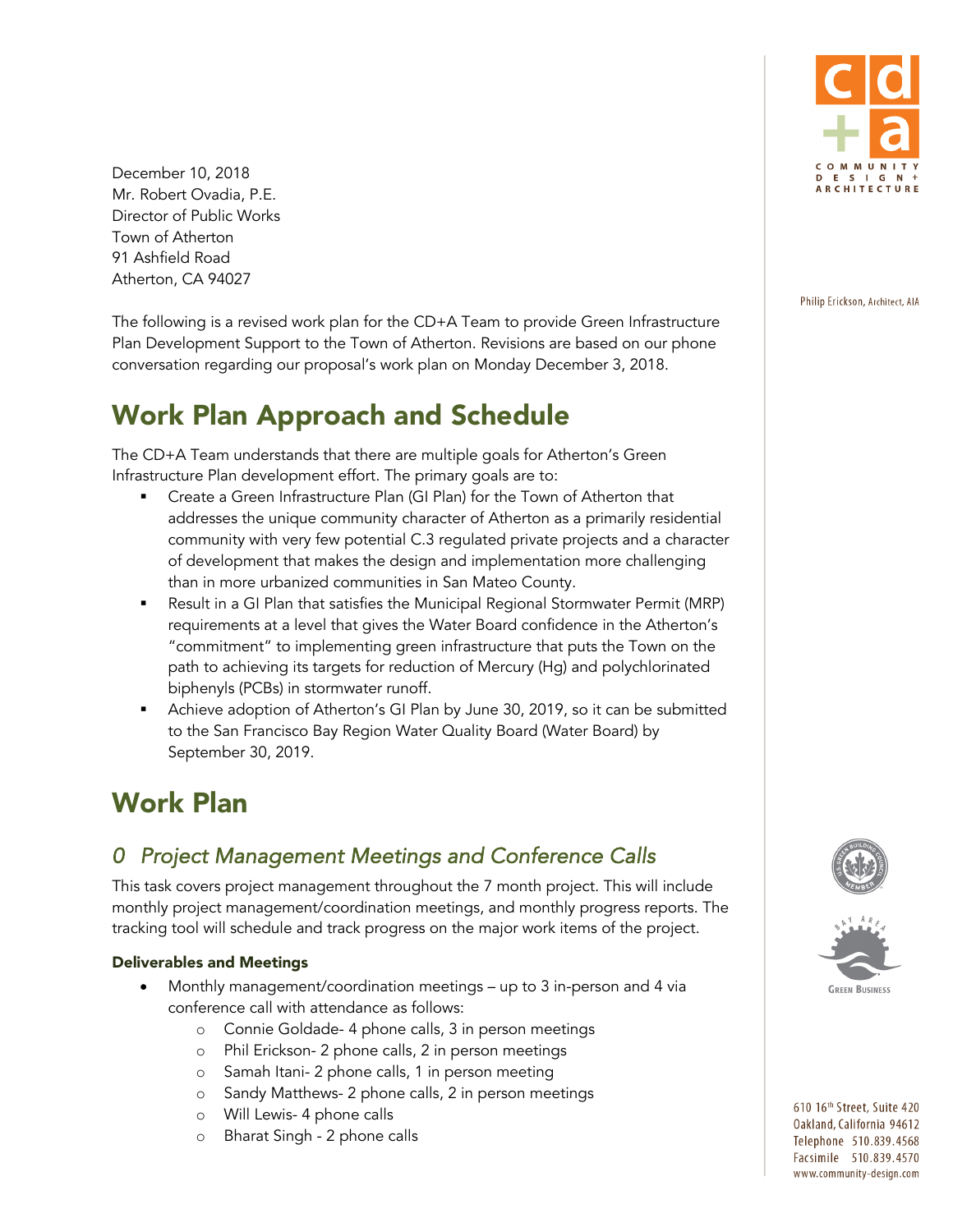*CD+A Team Atherton Green Infrastructure Plan Development Support Work Plan, Schedule, and Budget December 10, 2018 Page 2 of 10*

- Meeting agendas and summaries
- Monthly progress reports and invoices

# *A. Prioritization and mapping of GI potential and planned projects*

This effort will start from materials prepared in the SMCWPPP GI Plan support efforts which have identified GI opportunities through the Countywide Stormwater Resource Plan (SRP), on-going efforts to identify a range of GI implementation scenarios to achieve volume and sediment load reductions through the RAA, and the forthcoming San Mateo Countywide Sustainable Streets Plan.

CD+A, with support from LWA, will work with Town staff, and potential joint project partners, to refine the list of potential green infrastructure projects to ensure that the types and sizes of projects meet Town goals and priorities as well as MRP requirements. Town staff will provide a list of any additional planned or potential public and private green infrastructure projects and future CIP projects, and any longer range public projects that could occur through 2040. This information will be supplemented by a screening of potential street right of way opportunities using Google Streetview with limited site visits as appropriate. This refinement will include working to identify the following types of projects that are not necessarily a part of the SRP and RAA project list, or could be used to recategorize some of the already listed projects:

- Public/Private Opportunities, these will likely include: private schools, churches, and other larger private land holdings
- **Private Property Opportunities**, such as encouraging or requiring GI for significant residential construction that are not defined as C.3 regulated projects by the MRP.
- **Public Opportunities**, such as in street rights of way and public properties.
- **Multi-Agency Projects**, including those with adjacent cities and towns, school and college districts, and other agencies.
- **Watershed-scale "regional" projects** that may link with flood resiliency related improvements.

Town-specific prioritization methodology. This effort will begin the CD+A Team summarizing the prioritization methodologies developed through the SRP and RAA processes. Discussions with Town staff will identify Town-specific conditions and priorities that can be integrated with the SMCWPPP methodology. Based on initial discussions we expect that the Town's priorities will be related to costefficiency of pollutant load reductions, potential of the GI measure design to fit with the semi-rural aesthetic of the Town, and potential for the GI to be joint projects in which project partners can assume on-going operations and maintenance of the GI.

These will serve as Town input into the Sustainable Streets Master Plan and the on-going RAA process, and will be used in developing various sections of the GI Plan. This allows for an efficient and streamlined work effort and enables the Town to be prepared for future related efforts that can build from current efforts and become a unified, coordinated process. We are prepared to evaluate and discuss these considerations with Town staff and ensure that they are equipped to effectively advocate for a position that is more amendable or acceptable to the Town.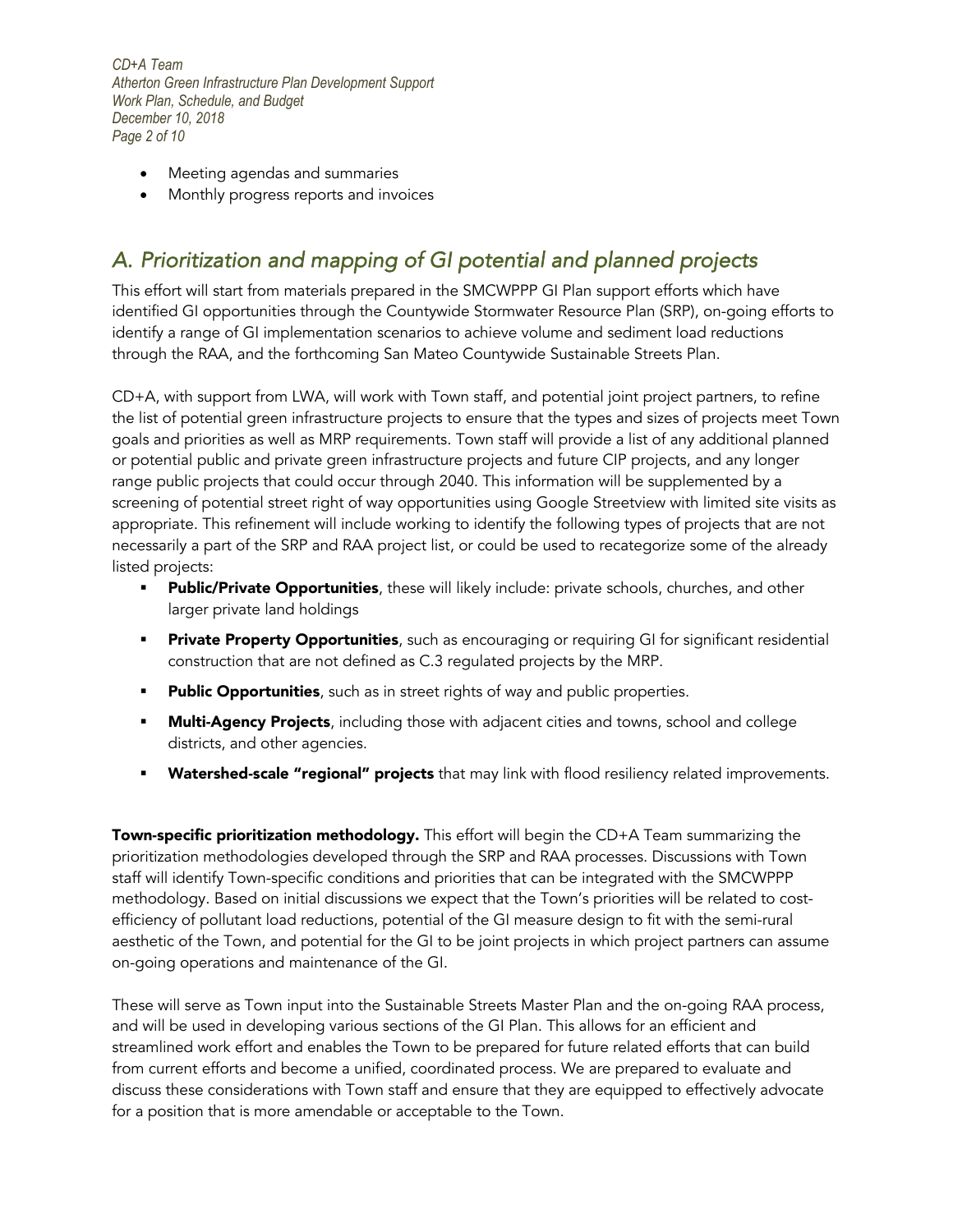*CD+A Team Atherton Green Infrastructure Plan Development Support Work Plan, Schedule, and Budget December 10, 2018 Page 3 of 10*

Review volume/sediment goals to meet TMDL implementation. The MRP requires permittees to develop an RAA to demonstrate that the suite of source control and GI control measures will achieve the waste load allocations outlined in relevant PCBs and mercury TMDLs. The San Mateo Countywide RAA, currently under development, is expected to translate the MRP's annual PCBs and mercury load reductions targets into more easily quantifiable and trackable metrics of stormwater runoff volume and sediment retained by GI. These will be expressed in the Town's GI Plan as targets or goals for the 2020, 2030, and 2040 time periods.

#### Deliverables

- Draft and final mapping of Atherton planned and potential GI projects
- Draft and final local prioritization criteria memorandum
- Draft and final summary memorandum of countywide RAA/TMDL reduction target definition effort in relation to Atherton's GI targets

# *B. Develop process for tracking and mapping completed projects*

The SMCWPPP will be developing a web-based mapping tool for member agencies to use in tracking prioritization and implementation of both public and private GI projects as part of the early work of the Caltrans funded Countywide Sustainable Streets Master Plan effort, which is targeted to begin in November 2018. It will be based on the GI projects in the countywide GIS database developed for the SRP and RAA. CD+A, with support from LWA, will work with Town staff to ensure that the focused set of GI opportunity refinements, developed in Task A, are made for Atherton within the GIS database in the development of the countywide tracking tool by SMCWPPP and their Countywide Sustainable Streets Plan consultants, which includes CD+A in an advisory role. Coordination will also include developing an understanding of the GI project parameters that go into the database, including prioritization criteria.

#### Deliverables and Meetings

- Draft and final update to the mapping of Atherton completed GI projects
- Draft and final memorandum for use in the GI Plan describing the tracking process that Town staff will implement

# *C. Develop overall GI guidelines, standard specifications, and design details*

CD+A has a major role in SMCWPPP's effort in developing their "model" Green Infrastructure Design Guide (GI Design Guide); this guide along with the countywide Regulated Projects Guide will constitute the SMCWPP's GreenSuite of model guidance. We are authoring sections of the GI Design Guide related to GI policy; overview of GI treatment measures, their benefits, and design methodologies; and design guidance for GI in sustainable green and complete streets. We are also leading the development of typical design details and specifications for GI stormwater implementation.

Town staff and CD+A will review and evaluate the GI Design Guide and identify what may be in conflict with Town policies and procedures, and what is most applicable to the Town given the focus on maintaining the Town's existing community character. CD+A will collaborate with Town Staff to develop an appendix to the GI Plan that defines a list of the model GI Design Guide policies, guidance, and design approaches that should be eliminated or modified to align with Town standards and policies to better relate to the character and development patterns of the community. This will then be a reference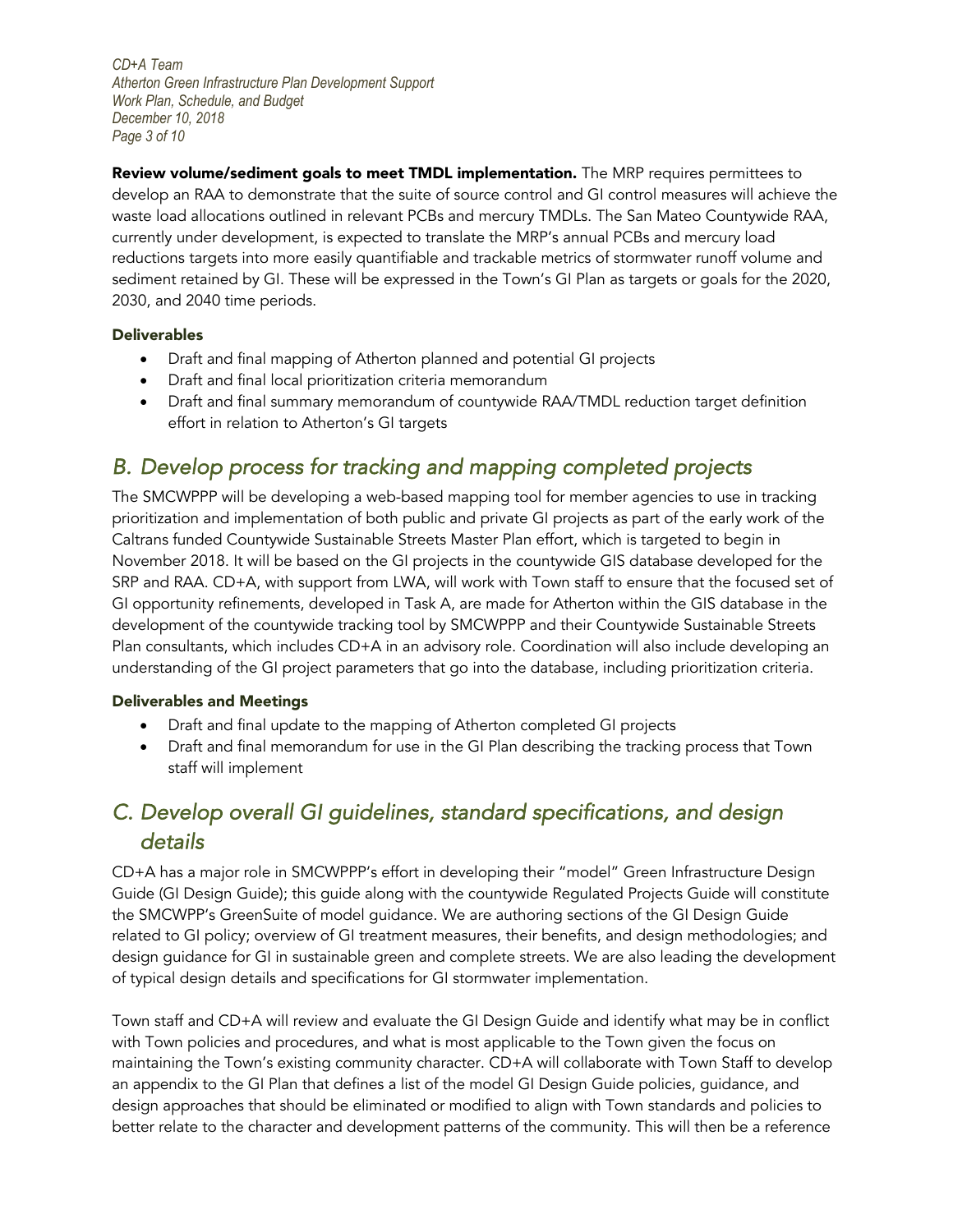*CD+A Team Atherton Green Infrastructure Plan Development Support Work Plan, Schedule, and Budget December 10, 2018 Page 4 of 10*

that designers and implementers of future GI can refer to for use in planning, designing, implementing, operating, and maintaining their GI improvements.

To best support the Town, CD+A will review the Town's standard plans/details and specifications. A meeting with staff will be held to discuss and understand the Town's goals, procedures, and concerns. We will also discuss how the Town's documents can be aligned with the GI Design Guide's specifications and design details or if modifications will be needed to some of the GI Design Guide details and specifications.

Based on earlier discussions with Town staff, CD+A will review the Town's design details and specifications and provide recommendations for which, if any, typical Town or GI Design Guide details may need to be modified, which might need notes and other direction for modification by project proponents in the future, and which might be included by reference. CD+A will customize up to four typical details to address the Town's specific contexts and conditions. A workplan will be developed for any details or specifications that the Town would want to customize after the adoption of the GI Plan.

#### Deliverables and Meetings

- Draft and final GI Design Guide modifications memorandum
- Draft and final design details and specifications modifications memorandum
- Meeting with Town staff to discuss potential modifications of the GreenSuite and design details
- Customize up to 4 typical design details in AutoCAD

# *D. Develop Requirements for Design of Projects to Meet Hydromodification Sizing Requirements or Other Accepted Sizing Requirements*

It is expected that BASMAA's requirements for design of projects to meet hydromodification sizing requirements will be reviewed and commented upon by the Town and other SMCWPPP member agencies as part of the SMCWPPP GI Committee process. This will allow it to be integrated into the Plan without further review or coordination with BASMAA. LWA will prepare a concise summary describing the approach to the design of projects to meet hydromodification sizing requirements. The summary will be reviewed with Town staff, and then revised prior to being integrated into the GI Plan.

### **Deliverables**

• Draft and final memorandum of approach to project design requirements to meet Hydromodification Sizing requirements

# E. Planning document update, summary of updates, and workplan for future plans

CD+A will assist Town staff in identifying which planning documents, policies, ordinances, and other documents should be reviewed for this effort. Staff will provide CD+A with all planning documents, policies, ordinances, and other documents for review. CD+A can work with staff regarding the types of documents to be provided. CD+A will review these documents and determine which should be updated or modified as defined by the GI Plan provisions of the MRP. CD+A will work with staff and the Town Attorney to prioritize the documents for Town staff to draft language for updates to the documents.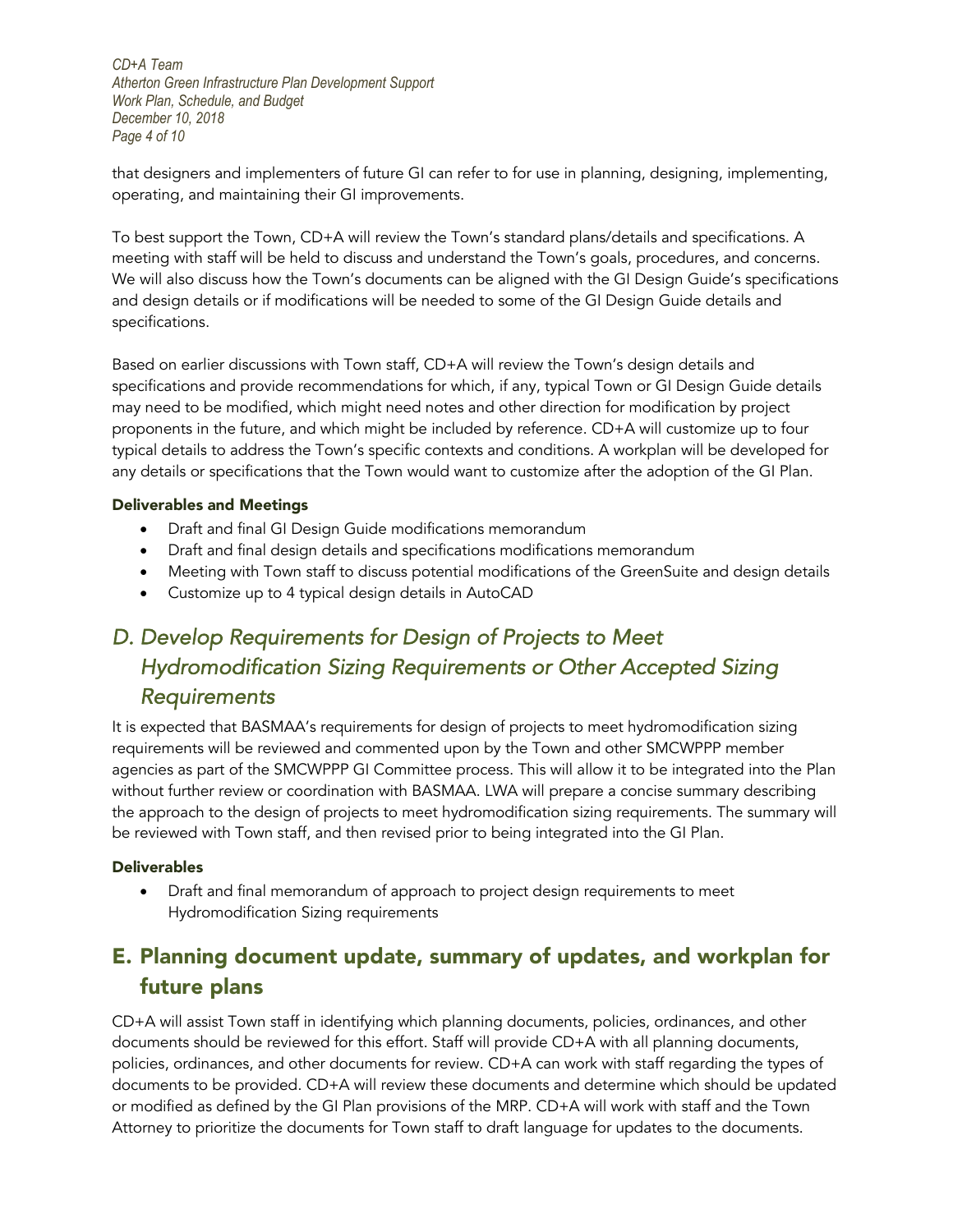*CD+A Team Atherton Green Infrastructure Plan Development Support Work Plan, Schedule, and Budget December 10, 2018 Page 5 of 10*

Documents currently undergoing or anticipated to undergo an update during the current permit period will be prioritized first, such as the Town's General Plan.

Once staff has reviewed the documents and inserted suggested draft green infrastructure references, policy statements, and other appropriate additions into them, CD+A will review staff's suggested amendments and provide comments for staff's consideration and finalization of the document updates. Staff can then use these edits for amending the documents as the documents are amended in the future per the Town's schedule or be included with the GI Plan approvals.

Budget assumes the following documents updated by Town staff will be reviewed by CD+A:

- **•** General Plan (currently undergoing an Update)
- Certain portions of Municipal Code: Health and Safety; Vehicles and Traffic; Streets, Sidewalks, and Public Places; Buildings and Construction; Water Efficient Landscaping; Subdivisions; Zoning
- Bicycle and Pedestrian Master Plan
- **•** Townwide Drainage Study Update
- Neighborhood Traffic Management Program
- Climate Action Plan

Several of the documents listed above, and likely other Town documents, are relatively recent and/or include some discussion of GI implementation. For example, the Bicycle and Pedestrian Plan was adopted in 2014 and includes some discussion and illustration of potential GI implementation along with pedestrian and bicycle improvements. Our review may result in some potential refinements to how the plans addressed GI, and these could be described in a memorandum and included in the planning document update workplan for including in a future update to the plans.

For GI Plan inclusion, CD+A will prepare a memorandum identifying documents that do not need to be updated as they already meet GI Plan requirements; summarizing the documents that have been updated to incorporate GI requirements, and if these documents have not been updated by September 30, 2019, the process and timing to update such documents will be defined (planning document update "workplan"). Also, in coordination with staff, the workplan will identify how the Town will include GI and LID measures into future document amendments or new plans.

#### **Deliverables**

- Draft and final prioritized list of documents needing updates
- Review and comment of Town modified text amendments to 6 documents
- Draft and final memorandum summarizing the updated planning documents, and the on-going process/workplan to update remaining and future documents

## *F. Workplan for completion of prioritized projects*

Based on the findings from Task A, the Team will create a workplan for the implementation of prioritized projects identified as part of a Provision C.3.e. Alternative Compliance program or as part of Provision C.3.j. Early Implementation.

This will assist in creating a Town-specific GI phasing strategy for use in the Plan, and to facilitate implementation planning and funding beyond adoption of the Plan out to 2040. For the purpose of the RAA, projects will be grouped for implementation by 2020, 2030, and 2040 compliance milestones. The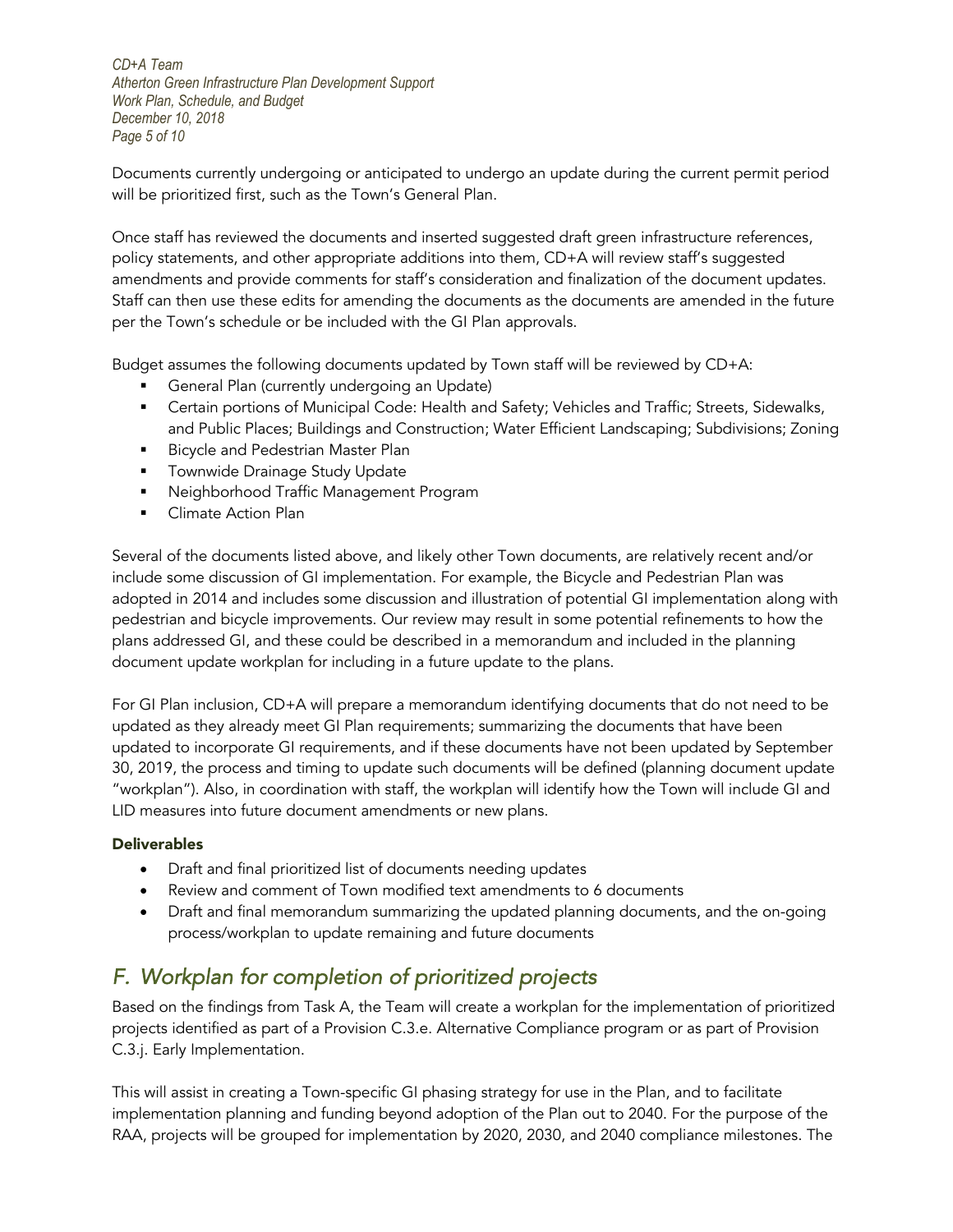*CD+A Team Atherton Green Infrastructure Plan Development Support Work Plan, Schedule, and Budget December 10, 2018 Page 6 of 10*

majority of 2020 projects should already be in conceptual design or further along, some subset of projects may need to be identified for priority implementation in order for the Town to meet the 2020 milestone. The workplan will translate these groups of projects into schedules that reflect project implementation process "steps" ranging from initial planning and permitting (e.g., CEQA), through design, and into construction and operations/maintenance for the 2020 projects, and if desired, into the first 5 years of the 2030 phase. The estimate of private GI from projected future C.3 regulated projects will form the "base" of the phasing plan, and then two scenarios will be developed that illustrate that there are multiple paths for implementation of GI in Atherton to achieve the Town's targets for total GI treatment. The phasing approach will identify public improvement projects that provide the opportunity to add GI in the design phase and that could be constructed relatively soon. Projects that have not started project scoping or planning phases will be identified for near-term planning efforts, and larger or more complicated projects with the potential to be implemented in the 2030 phase, such as regional projects or multi-agency projects, may be identified for initial discussions with other agencies in the near-term.

The workplan will break the somewhat daunting process of implementing GI to meeting interim and final milestones into discreet and manageable steps.

#### **Deliverables**

• Draft and final workplan in memorandum format for completion of prioritized projects

# *G. Evaluation of Funding Options*

The SMCWPPP countywide effort has identified a range of federal, state, and local funding sources that could be used to fund planning and design, construction, and on-going operations and maintenance of public GI as part of their *Potential Funding Source Analysis and Recommendations study*. In the Town's GI Plan WorkPlan/Framework, the Town has also stated that GI improvements will most likely be primarily funded on a project basis through the Town's CIP program and that other potential funding sources will be evaluated.

The CD+A Team will work with Town staff and potentially others such as partner agencies to identify, evaluate, prioritize and discuss which capital and operation and maintenance funding options from the *Potential Funding Source Analysis and Recommendations study* are the most promising and implementable for Atherton and should be included and described in the GI Plan. CD+A will then prepare a memorandum regarding funding options for inclusion in the GI Plan.

#### **Deliverables**

• Draft and final memorandum that summarizes the GI funding options identified, evaluated and prioritized

# *H. Conduct Outreach and Education with Public, Staff, and Elected Officials*

The CD+A Team will support Town staff in preparing for and will participate in a Planning Commission meeting and a Town Council meeting. This will include developing PowerPoint presentations for these meetings and will review Town staff's draft staff reports. The PowerPoint will build from the SMCWPPP "template" PowerPoint presentations that are being prepared by SGI, as discussed at the October 31,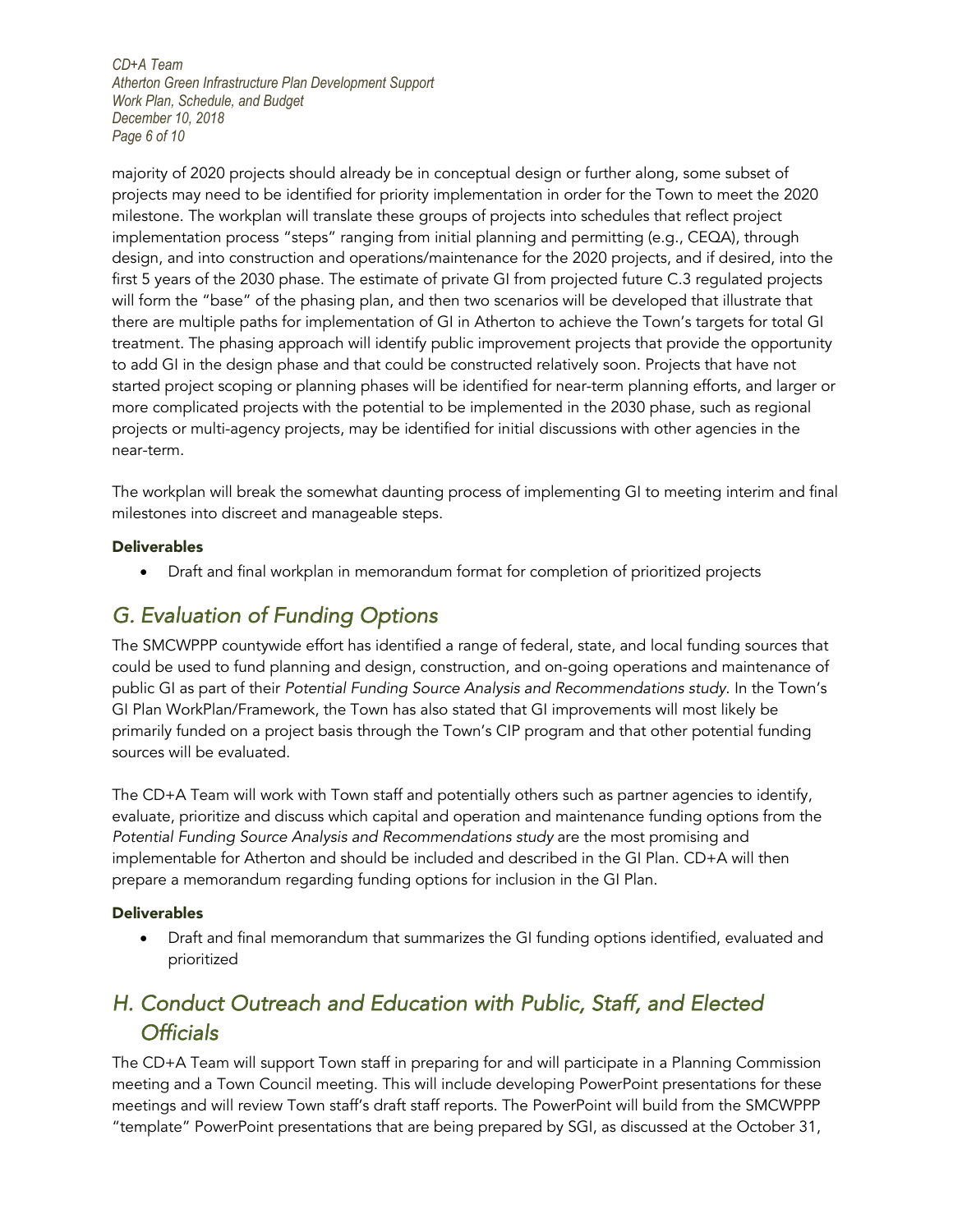*CD+A Team Atherton Green Infrastructure Plan Development Support Work Plan, Schedule, and Budget December 10, 2018 Page 7 of 10*

2018 GI Committee Meeting, as well as information and PowerPoint presentations prepared by CD+A and LWA for other previous USEPA technical assistance projects and work for Bay Area countywide stormwater programs and other clients. CD+A will attend and present at the Planning Commission meeting and the Council meeting. If desired, the CD+A Team can provide similar support for a working session with the Planning Commission and/or Town Council and this can be funded from the project contingency.

Additionally, if desired, the CD+A Team can conduct a workshop with Town staff from the Planning and Public Works Departments, and other relevant staff such as maintenance personnel, to provide training related to implementation of the GI Plan. The Countywide Program typically provides training related to GI implementation that can be attended by Town staff to satisfy the requirements of the MRP. Should the Town desire the CD+A Team to provide additional training, a scope and budget can be prepared, and the effort can be funded from the project contingency.

Summary text describing the outreach and education efforts that were performed as part of this task, and any attendance at countywide trainings or meetings for Town staff, will be provided for inclusion in the GI Plan.

### Deliverables and Meetings

- Support to Town on two draft and final PowerPoint presentations; one each for the Planning Commission and Town Council meetings
- Connie Goldade will attend and present at one Planning Commission meeting and one Town Council meeting
- Draft and final outreach and education summary text for inclusion in the GI Plan

## *I. Draft and Final GI Plan*

The goal for this task is to have the final GI Plan approved by Town Council prior to June 30, 2019 as stated in the Town's GI Plan Workplan. The June deadline is not a requirement of the MRP; the MRP requirement is that the GI Plan is submitted with the Town's Annual Report which is due on September 30, 2019. This gives some flexibility for Town Council approval after June 30<sup>th</sup>. The project schedule is set out to achieve the June 30, 2019 approval and indicates a contingency into September.

CD+A will prepare a full draft GI Plan to contain all of the elements described above, and provide the draft to Town staff in April 2019. After receiving consolidated comments, CD+A will refine the document into the final draft GI Plan. Town staff will then be able to take the final draft GI Plan to the Planning Commission in May 2019, and the final GI Plan to Council for adoption prior to June 30, 2019 and then submit the finalized GI Plan to the Water Board by September 30, 2019, as part of their Annual Report. Note that the schedule contingency mentioned above provides for flexibility in the Council adoption schedule. Budget assumes one round of comments for the draft GI Plan, and a minimal amount of revisions for integration into the final Plan.

#### Deliverables and Meetings

- Initial and final full drafts of the GI Plan integrating work elements from previous tasks, laid out as a final document
- Final GI Plan for Town adoption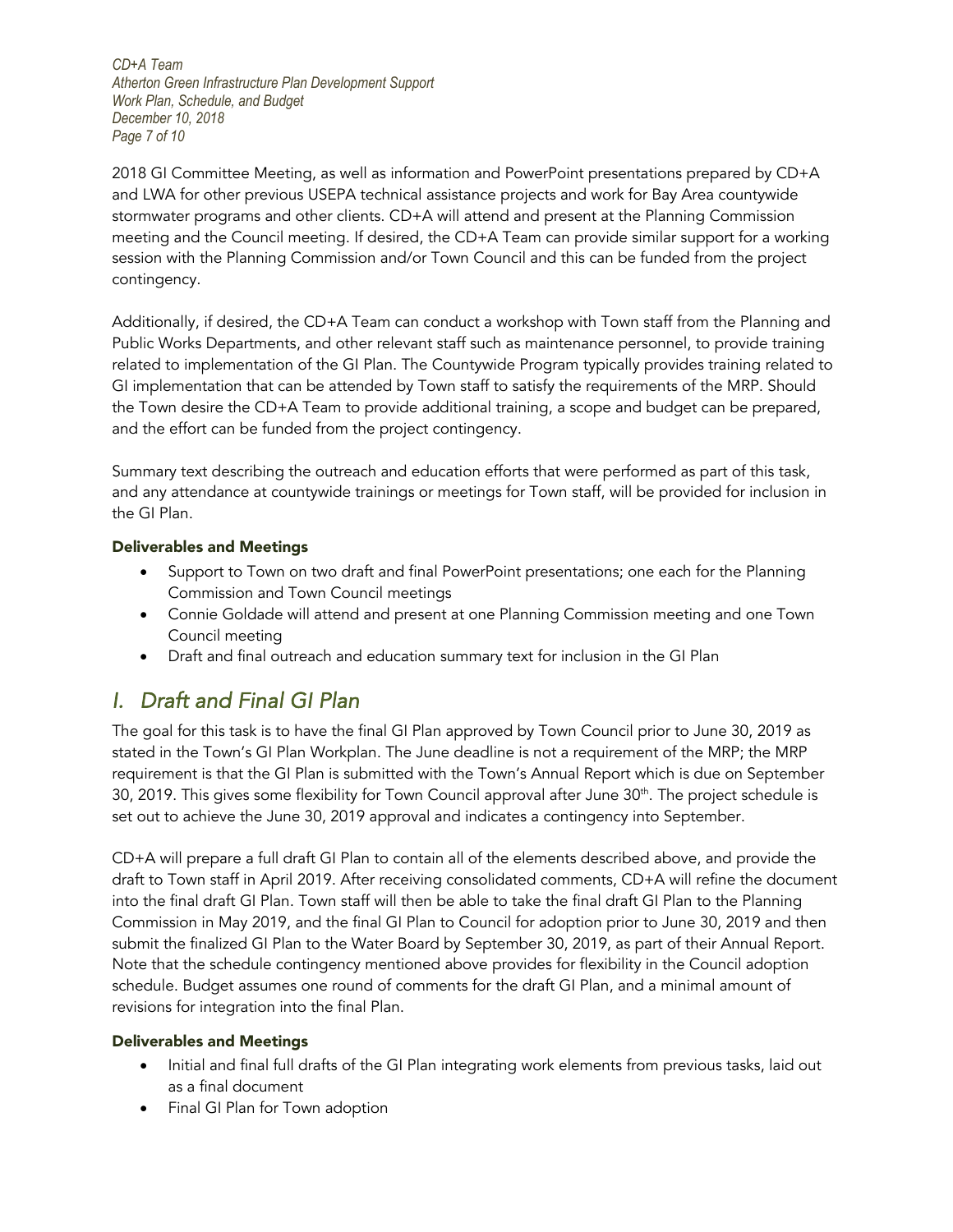*CD+A Team Atherton Green Infrastructure Plan Development Support Work Plan, Schedule, and Budget December 10, 2018 Page 8 of 10*

# **Schedule**

The CD+A Team's schedule, on page 9, provides the initial schedule for this effort. While interim deadlines may shift the goal for Town Council approval of the Green Infrastructure Plan by June 30, 2019 will be maintained to the extent feasible. There is a contingency allowing for approval in July or August with the hard deadline being the submittal of the approved GI Plan with the Town's Annual Report to the Water Board, due on September 30, 2019.

# Budget

The CD+A Team's budget, on page 10, provides for the base tasks described above to support the Town of Atherton's preparation of the Town's GI Plan, and provides an approximate \$10,000 contingency to support possible optional tasks and unforeseen efforts to support completion of the GI Plan.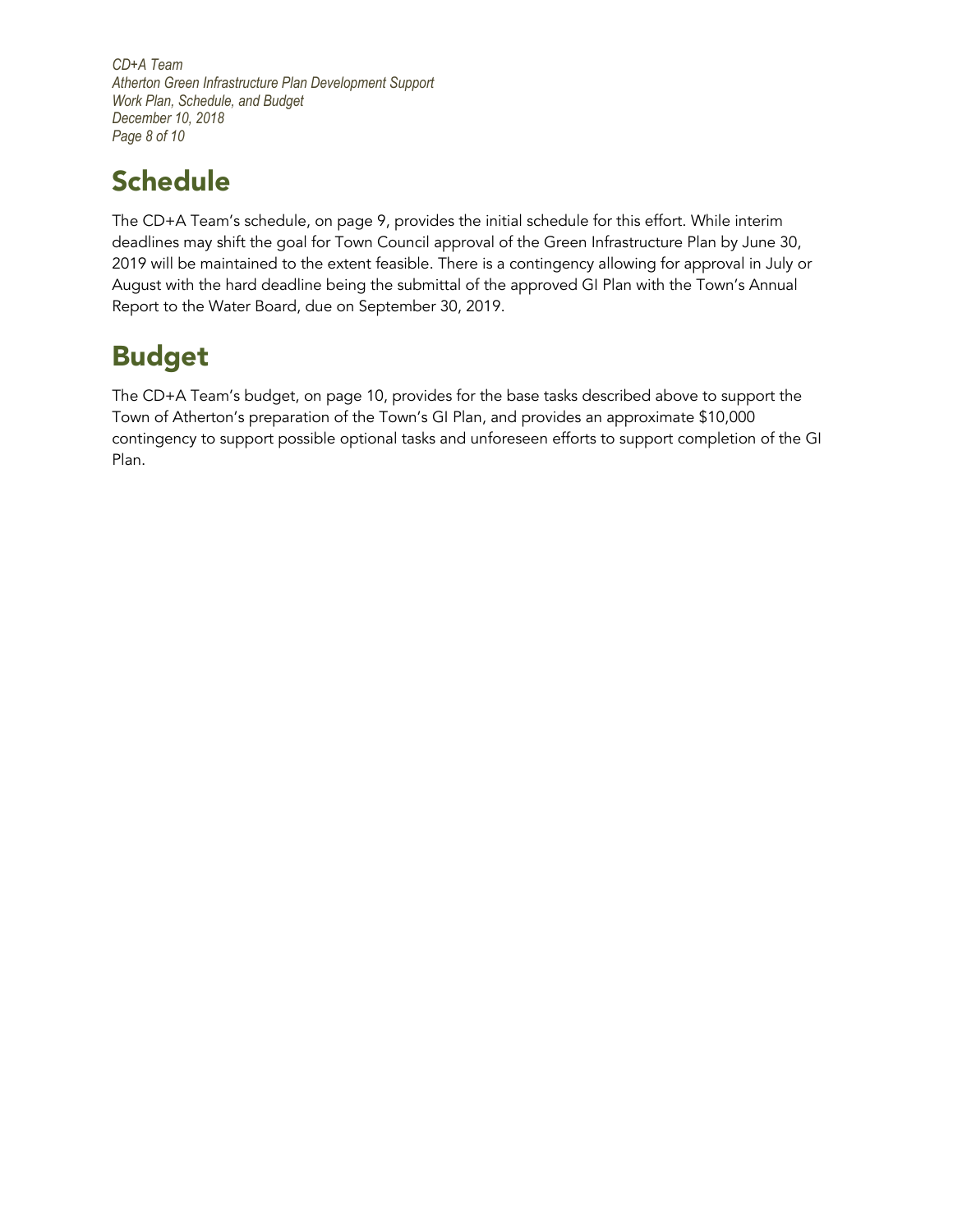*CD+A Team Atherton Green Infrastructure Plan Development Support Work Plan, Schedule, and Budget December 10, 2018 Page 9 of 10*

|                                                                                                                     | 2018 2019  |                        |     |            |                                      |            |             |            |            |             |
|---------------------------------------------------------------------------------------------------------------------|------------|------------------------|-----|------------|--------------------------------------|------------|-------------|------------|------------|-------------|
|                                                                                                                     | <b>DEC</b> | <b>JAN</b>             | FEB | <b>MAR</b> | <b>APR</b>                           | <b>MAY</b> | <b>JUN</b>  | <b>JUL</b> | <b>AUG</b> | <b>SEPT</b> |
| <b>Task 0: Project Management and Coordination</b>                                                                  |            |                        |     |            |                                      |            |             |            |            |             |
| Team Meetings and Conference Calls                                                                                  |            |                        |     |            |                                      |            |             |            |            |             |
| Task A: Prioritization and Mapping of GI Potential and Planned Projects                                             |            |                        |     |            |                                      |            |             |            |            |             |
| Develop and Review Prioritization Criteria for GI                                                                   |            |                        |     |            |                                      |            |             |            |            |             |
| Project Opportunities<br>Develop Mapping and Database and Review of                                                 |            |                        |     |            |                                      |            |             |            |            |             |
| New and Redevelopment Land Area and GI                                                                              |            |                        |     |            |                                      |            |             |            |            |             |
| Opportunities                                                                                                       |            |                        |     |            |                                      |            |             |            |            |             |
| Develop Phasing Plan for GI Opportunities                                                                           |            |                        |     |            |                                      |            |             |            |            |             |
| Consistent with Mercury and PCB Load<br><b>Reduction Timeframes</b>                                                 |            |                        |     |            |                                      |            |             |            |            |             |
| Define Methodology to Integrate GI                                                                                  |            |                        |     |            |                                      |            |             |            |            |             |
| Opportunities Phasing into City Long-Term                                                                           |            |                        |     |            |                                      |            |             |            |            |             |
| Planning, Memo                                                                                                      |            |                        |     |            |                                      |            |             |            |            |             |
| Task B: Develop Process for Tracking and Mapping Completed Projects                                                 |            |                        |     |            |                                      |            |             |            |            |             |
| Review and recommend refinements to Tracking<br>Tool, Memo                                                          |            |                        |     |            |                                      |            |             |            |            |             |
| Task C: Develop Overall Green Infrastructure Guidelines, Standard Specifications, and Design Details                |            |                        |     |            |                                      |            |             |            |            |             |
| Review City Guidelines, Standard Specifications,<br>and Design Details                                              |            |                        |     |            |                                      |            |             |            |            |             |
| Revise Existing Guidelines, Standard                                                                                |            |                        |     |            |                                      |            |             |            |            |             |
| Specifications, Design Details, Departmental                                                                        |            |                        |     |            |                                      |            |             |            |            |             |
| Procedures, etc.; Memo                                                                                              |            |                        |     |            |                                      |            |             |            |            |             |
| Task D: Develop Requirements for Design of Projects to Meet Hydromodification or Other Accepted Sizing Requirements |            |                        |     |            |                                      |            |             |            |            |             |
| Interagency Coordination and Review, Memo                                                                           |            |                        |     |            |                                      |            |             |            |            |             |
| (timing may vary as reliant on BASMAA<br>document)                                                                  |            |                        |     |            |                                      |            |             |            |            |             |
| Task E: Planning Document Update, Summary of Updates, and Workplan for Future Plans                                 |            |                        |     |            |                                      |            |             |            |            |             |
| Review Planning Documents to Determine                                                                              |            |                        |     |            |                                      |            |             |            |            |             |
| Updates and make Modifications to City                                                                              |            |                        |     |            |                                      |            |             |            |            |             |
| <b>Planning Documents</b>                                                                                           |            |                        |     |            |                                      |            |             |            |            |             |
| Develop Memo of Planning Documents Updated<br>with GI Modifications and Workplan for On-                            |            |                        |     |            |                                      |            |             |            |            |             |
| Going Integration of Language of GI                                                                                 |            |                        |     |            |                                      |            |             |            |            |             |
| Requirements for Future Planning Documents                                                                          |            |                        |     |            |                                      |            |             |            |            |             |
| Task F: Workplan for Completion of Prioritized Projects                                                             |            |                        |     |            |                                      |            |             |            |            |             |
| Preparation of City-Specific Workplan to<br>Complete Prioritized Projects, Memo                                     |            |                        |     |            |                                      |            |             |            |            |             |
| <b>Task G: Evaluation of Funding Options</b>                                                                        |            |                        |     |            |                                      |            |             |            |            |             |
| Evaluation and Integration of Funding Options,                                                                      |            |                        |     |            |                                      |            |             |            |            |             |
| Memo                                                                                                                |            |                        |     |            |                                      |            |             |            |            |             |
| Task H: Conduct Outreach and Education with Public, Staff, and Elected Officials                                    |            |                        |     |            |                                      |            |             |            |            |             |
| Assist with PowerPoint presentation for Planning                                                                    |            |                        |     |            |                                      |            |             |            |            |             |
| Commission/Council hearings, outreach memo                                                                          |            |                        |     |            |                                      |            |             |            |            |             |
| <b>Task I: Plan</b>                                                                                                 |            |                        |     |            |                                      |            |             |            |            |             |
| Develop overall Plan, Planning Commission                                                                           |            |                        |     |            |                                      |            |             |            |            |             |
| Hearing, and Council Adoption Hearing                                                                               |            |                        |     |            |                                      |            |             |            |            |             |
|                                                                                                                     |            | <b>Consultant Work</b> |     |            | <b>Staff Work/Review</b>             |            | Contingency |            |            |             |
|                                                                                                                     |            | <b>Staff Meeting</b>   |     |            | Planning Commission/Council Hearings |            |             |            |            |             |